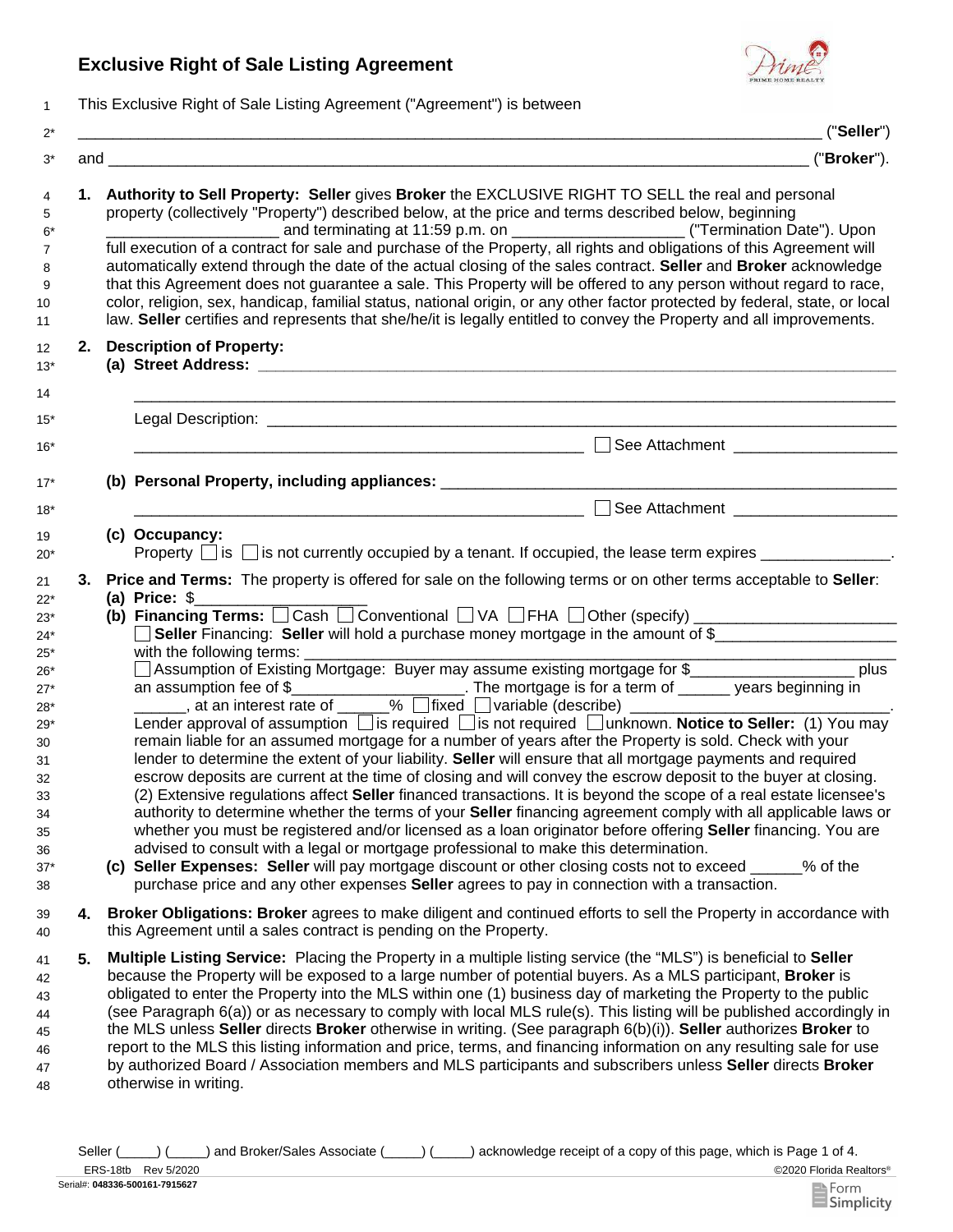## 49 **6. Broker Authority: Seller** authorizes **Broker** to:

- Market the Property to the Public (unless limited in Paragraph 6(b)(i) below): **(a)**
	- **(i)** Public marketing includes, but is not limited to, flyers, yard signs, digital marketing on public facing websites, brokerage website displays (i.e. IDX or VOW), email blasts, multi-brokerage listing sharing networks and applications available to the general public.
	- **(ii) Public marketing also includes marketing the Property to real estate agents outside Broker's office.**
	- Place appropriate transaction signs on the Property, except if Paragraph 6(b)(i) is checked below. **(iii)**
	- **(iv)** Use **Seller's** name in connection with marketing or advertising the Property.
	- \_\_ Display the Property on the Internet except the street address.
- **(b)** Not Publicly Market to the Public/Seller Opt-Out:
	- **(i)** \_\_ **Seller** does not authorize Broker to display the Property on the MLS.
	- **(ii) Seller** understands and acknowledges that if **Seller** checks option 6(b)(i), a For Sale sign will not be placed upon the Property and
	- **(iii) Seller** understands and acknowledges that if **Seller** checks option 6(b)(i), **Broker** will be limited to marketing the Property only to agents within **Broker's** office.

## \_\_\_\_\_\_\_\_\_\_ /\_\_\_\_\_\_\_\_\_\_ **Initials of Seller**

- 66 **(c)** Obtain information relating to the present mortgage(s) on the Property.
- 67 **(d)** Provide objective comparative market analysis information to potential buyers.
- 68\* **(e)** (**Check if applicable**) Use a lock box system to show and access the Property. A lock box does not ensure the Property's security. **Seller** is advised to secure or remove valuables. **Seller** agrees that the lock box is for **Seller's** benefit and releases **Broker**, persons working through **Broker**, and **Broker's** local Realtor Board / Association from all liability and responsibility in connection with any damage or loss that occurs. 72\* Withhold verbal offers. Withhold all offers once **Seller** accepts a sales contract for the Property.
- 73 **(f)** Act as a transaction broker.

69 70 71

50

51 52 53

80\* 81

85 86

87 88

89 90

99 100 101

104 105

- 74 **(g) Virtual Office Websites:** Some real estate brokerages offer real estate brokerage services online. These websites are referred to as Virtual Office Websites ("VOWs"). An automated estimate of market value or reviews and comments about a property may be displayed in conjunction with a property on some VOWs. Anyone who registers on a VOW may gain access to such automated valuations or comments and reviews about any property displayed on a VOW. Unless limited below, a VOW may display automated valuations or comments and reviews about this Property.
	- $\mathbf{L}$ **Seller** does not authorize an automated estimate of the market value of the listing (or a hyperlink to such estimate) to be displayed in immediate conjunction with the listing of this Property.
- **Seller** does not authorize third parties to write comments or reviews about the listing of the Property (or display a hyperlink to such comments or reviews) in immediate conjunction with the listing of this Property. 82\* 83
- 84 **7. Seller Obligations:** In consideration of **Broker's** obligations, **Seller** agrees to:
	- **(a)** Cooperate with **Broker** in carrying out the purpose of this Agreement, including referring immediately to **Broker** all inquiries regarding the Property's transfer, whether by purchase or any other means of transfer.
	- **(b)** Recognize **Broker** may be subject to additional MLS obligations and potential penalties for failure to comply with them.
	- **(c)** Provide **Broker** with keys to the Property and make the Property available for **Broker** to show during reasonable times.
- 91 **(d)** Inform **Broker** before leasing, mortgaging, or otherwise encumbering the Property.
	- **(e)** Indemnify **Broker** and hold **Broker** harmless from losses, damages, costs, and expenses of any nature, including attorney's fees, and from liability to any person, that **Broker** incurs because of (1) **Seller's**  negligence, representations, misrepresentations, actions, or inactions; (2) the use of a lock box; (3) the existence of undisclosed material facts about the Property; or (4) a court or arbitration decision that a broker who was not compensated in connection with a transaction is entitled to compensation from **Broker**. This clause will survive **Broker's** performance and the transfer of title.
- 98 **(f)** Perform any act reasonably necessary to comply with FIRPTA (Section 1445 of the Internal Revenue Code).
	- **(g)** Make all legally required disclosures, including all facts that materially affect the Property's value and are not readily observable or known by the buyer. **Seller** certifies and represents that **Seller** knows of no such material facts (local government building code violations, unobservable defects, etc.) other than the following:
- 102\* \_\_\_\_\_\_\_\_\_\_\_\_\_\_\_\_\_\_\_\_\_\_\_\_\_\_\_\_\_\_\_\_\_\_\_\_\_\_\_\_\_\_\_\_\_\_\_\_\_\_\_\_\_\_\_\_\_\_\_\_\_\_\_\_\_\_\_\_\_\_\_\_\_\_\_\_\_\_\_\_\_\_\_\_\_\_\_ 103 **Seller** will immediately inform **Broker** of any material facts that arise after signing this Agreement.
	- **(h)** Consult appropriate professionals for related legal, tax, property condition, environmental, foreign reporting requirements, and other specialized advice.

Seller (  $\Box$ ) (
and Broker/Sales Associate (  $\Box$ ) acknowledge receipt of a copy of this page, which is Page 2 of 4.

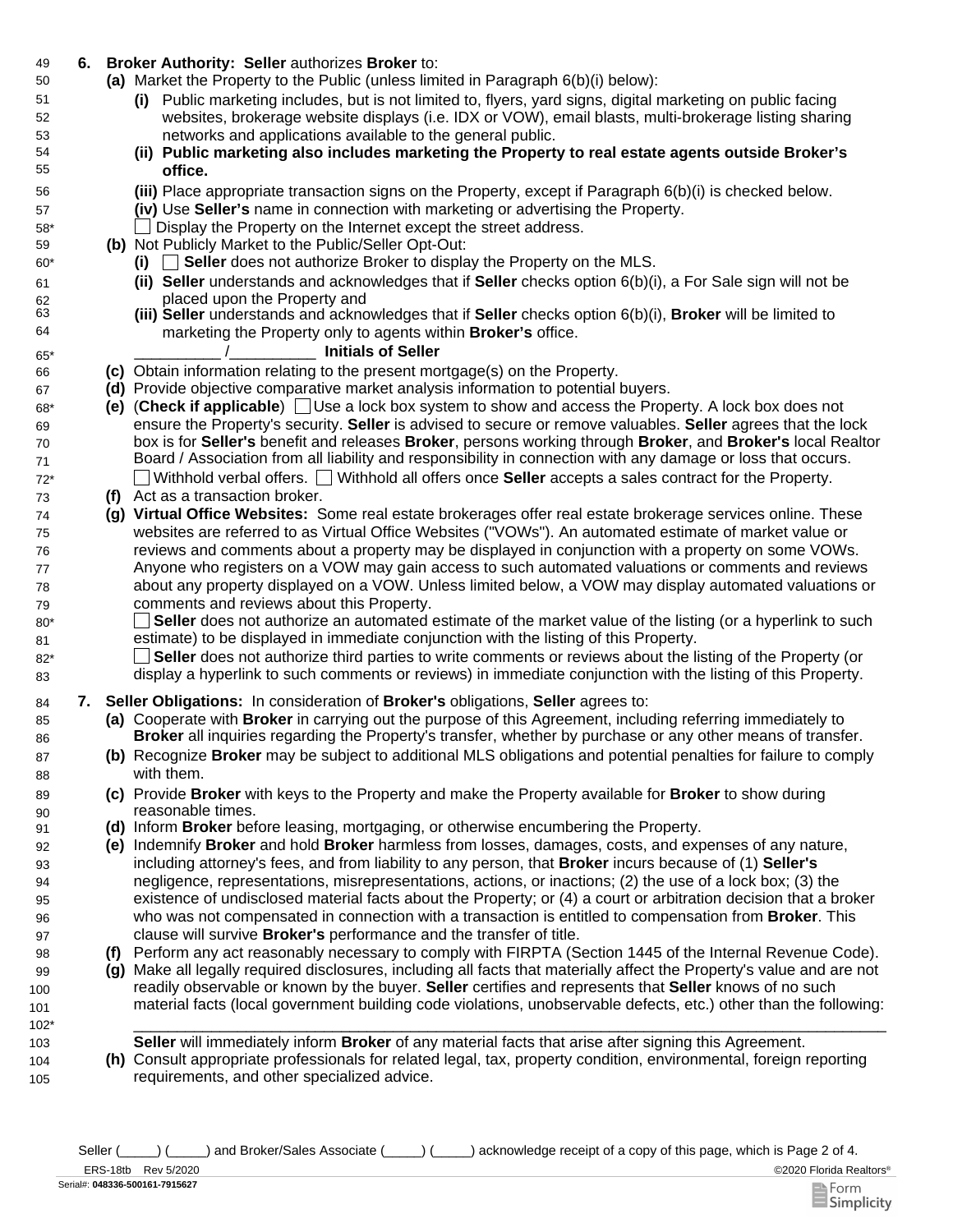- 106 **8. Compensation: Seller** will compensate **Broker** as specified below for procuring a buyer who is ready, willing, 107 108 and able to purchase the Property or any interest in the Property on the terms of this Agreement or on any other terms acceptable to **Seller**. **Seller** will pay **Broker** as follows (plus applicable sales tax):
- $\frac{3}{6}$  of the total purchase price plus  $$0.00$   $OR $$  \_\_\_\_\_\_\_\_\_\_\_\_\_\_\_, no later than the date of closing specified in the sales contract. However, closing is not a prerequisite for **Broker's** fee being earned. 109\* **(a)**  110 111
- **(b)** \_\_\_\_\_\_\_\_\_\_ (\$ or %) of the consideration paid for an option, at the time an option is created. If the option is exercised, **Seller** will pay **Broker** the Paragraph 8(a) fee, less the amount **Broker** received under this subparagraph. 112\* 113 114
- **(c)** \_\_\_\_\_\_\_\_\_\_ (\$ or %) of gross lease value as a leasing fee, on the date **Seller** enters into a lease or agreement to lease, whichever is earlier. This fee is not due if the Property is or becomes the subject of a contract granting an exclusive right to lease the Property. 115\* 116 117
- 118 **(d) Broker's** fee is due in the following circumstances: (1) If any interest in the Property is transferred, whether by 119 120 121 122\* 123 124 125 126 sale, lease, exchange, governmental action, bankruptcy, or any other means of transfer, regardless of whether the buyer is secured by **Seller**, **Broker**, or any other person. (2) If **Seller** refuses or fails to sign an offer at the price and terms stated in this Agreement, defaults on an executed sales contract, or agrees with a buyer to cancel an executed sales contract. (3) If, within \_\_\_\_\_\_ days after Termination Date ("Protection Period"), **Seller** transfers or contracts to transfer the Property or any interest in the Property to any prospects with whom **Seller**, **Broker**, or any real estate licensee communicated regarding the Property before Termination Date. However, no fee will be due **Broker** if the Property is relisted after Termination Date and sold through another broker.
- 127\* **(e) Retained Deposits:** As consideration for **Broker's** services, **Broker** is entitled to receive \_\_\_\_\_\_% (50% if 128 129 left blank) of all deposits that **Seller** retains as liquidated damages for a buyer's default in a transaction, not to exceed the Paragraph 8(a) fee.
- 130 **9.**  131 132  $133^*$   $\times$   $\boxed{\times}$   $0\%$  of the purchase price or \$\_\_\_\_\_\_\_\_\_\_\_\_\_\_\_\_\_ to a single agent for the buyer;  $\boxed{\times}$   $\boxed{\phantom{\times}}$   $3\%$  of the 134\* purchase price or \$\_\_\_\_\_\_\_\_\_\_\_\_\_\_\_\_\_ to a transaction broker for the buyer; and  $\boxed{\mathbf{X}}$  \_\_\_\_\_0% of the purchase 135\* price or \$\_\_\_\_\_\_\_\_\_\_\_\_\_\_\_\_\_ to a broker who has no brokerage relationship with the buyer. 136\* 
None of the above. (If this is checked, the Property cannot be placed in the MLS.) **Cooperation with and Compensation to Other Brokers: Notice to Seller:** The buyer's broker, even if compensated by **Seller** or **Broker**, may represent the interests of the buyer. **Broker's** office policy is to cooperate with all other brokers except when not in **Seller's** best interest and to offer compensation in the amount of  $0\%$  of the purchase
- 137 **10. Brokerage Relationship: Broker** will act as a transaction broker. **Broker** will deal honestly and fairly; will account 138 139 140 141 for all funds; will use skill, care, and diligence in the transaction; will disclose all known facts that materially affect the value of the residential property which are not readily observable to the buyer; will present all offers and counteroffers in a timely manner unless directed otherwise in writing; and will have limited confidentiality with **Seller** unless waived in writing.
- 142 **11. Conditional Termination:** At **Seller's** request, **Broker** may agree to conditionally terminate this Agreement. If 143 144\* **Broker** agrees to conditional termination, **Seller** must sign a withdrawal agreement, reimburse **Broker** for all direct expenses incurred in marketing the Property, and pay a cancellation fee of \$ plus
- 145 146 147 148 applicable sales tax. **Broker** may void the conditional termination, and **Seller** will pay the fee stated in Paragraph 8(a) less the cancellation fee if **Seller** transfers or contracts to transfer the Property or any interest in the Property during the time period from the date of conditional termination to Termination Date and Protection Period, if applicable.
- 149 **12. Dispute Resolution:** This Agreement will be construed under Florida law. All controversies, claims, and other 150 151 152 153 154\* 155 156 157 158 159 matters in question between the parties arising out of or relating to this Agreement or the breach thereof will be settled by first attempting mediation under the rules of the American Mediation Association or other mediator agreed upon by the parties. If litigation arises out of this Agreement, the prevailing party will be entitled to recover reasonable attorney's fees and costs, unless the parties agree that disputes will be settled by arbitration as follows: **Arbitration:** By initialing in the space provided, **Seller** (\_\_\_\_) (\_\_\_\_), Sales Associate (\_\_\_\_), and **Broker** (\_\_\_\_) agree that disputes not resolved by mediation will be settled by neutral binding arbitration in the county in which the Property is located in accordance with the rules of the American Arbitration Association or other arbitrator agreed upon by the parties. Each party to any arbitration (or litigation to enforce the arbitration provision of this Agreement or an arbitration award) will pay its own fees, costs, and expenses, including attorney's fees, and will equally split the arbitrator's fees and administrative fees of arbitration.
- 161 160 **Miscellaneous:** This Agreement is binding on **Seller's** and **Broker's** heirs, personal representatives, **13.**administrators, successors, and assigns. **Broker** may assign this Agreement to another listing office. This